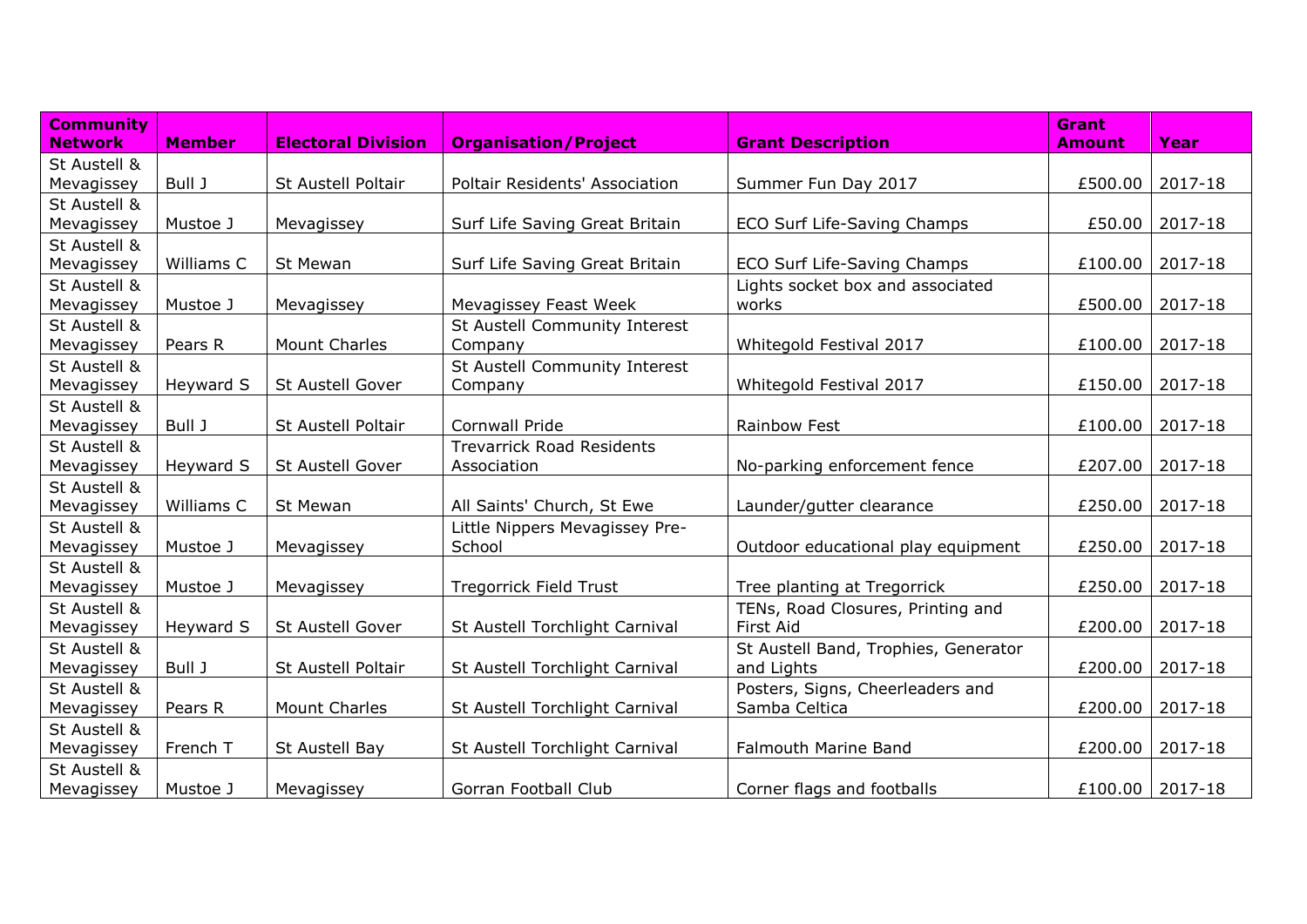| St Austell & |            |                      |                                  |                                    |         |         |
|--------------|------------|----------------------|----------------------------------|------------------------------------|---------|---------|
| Mevagissey   | Mustoe J   | Mevagissey           | Three Bays Wildlife Group        | Water quality testing kits         | £200.00 | 2017-18 |
| St Austell & |            |                      |                                  | Accession register and storage     |         |         |
| Mevagissey   | Mustoe J   | Mevagissey           | Mevagissey & District Museum     | products                           | £250.00 | 2017-18 |
| St Austell & |            |                      |                                  |                                    |         |         |
| Mevagissey   | Williams C | St Mewan             | St Ewe Country Fair              | Increased storage facility         | £250.00 | 2017-18 |
| St Austell & |            |                      | Little Families Community        |                                    |         |         |
| Mevagissey   | Heyward S  | St Austell Gover     | Playgroup                        | Christmas Party                    | £250.00 | 2017-18 |
| St Austell & |            |                      | St Austell Festival of Music and |                                    |         |         |
| Mevagissey   | Heyward S  | St Austell Gover     | Speech                           | 2017 Festival costs                | £150.00 | 2017-18 |
| St Austell & |            |                      | St Austell Festival of Music and |                                    |         |         |
| Mevagissey   | Bull J     | St Austell Poltair   | Speech                           | 2017 Festival costs                | £100.00 | 2017-18 |
| St Austell & |            |                      | St Austell Festival of Music and |                                    |         |         |
| Mevagissey   | Pears R    | <b>Mount Charles</b> | Speech                           | 2017 Festival costs                | £150.00 | 2017-18 |
| St Austell & |            |                      | St Austell Festival of Music and |                                    |         |         |
| Mevagissey   | French T   | St Austell Bay       | Speech                           | 2017 Festival costs                | £100.00 | 2017-18 |
| St Austell & |            |                      |                                  | Drama Express Pantomime 2018 -     |         |         |
| Mevagissey   | French T   | St Austell Bay       | Drama Express                    | Costume Hire                       | £200.00 | 2017-18 |
| St Austell & |            |                      |                                  |                                    |         |         |
| Mevagissey   | French T   | St Austell Bay       | Active8                          | Graffiti Art Workshop              | £215.00 | 2017-18 |
| St Austell & |            |                      |                                  |                                    |         |         |
| Mevagissey   | Mustoe J   | Mevagissey           | Mevagissey Advent Calendar       | Entertainment and printing         | £150.00 | 2017-18 |
| St Austell & |            |                      |                                  |                                    |         |         |
| Mevagissey   | Brown M    | St Austell Bethel    | Bethel Lunch Club                | Senior Citizens Christmas Lunch    | £200.00 | 2017-18 |
| St Austell & |            |                      |                                  |                                    |         |         |
| Mevagissey   | French T   | St Austell Bay       | St Austell Sea Cadets            | Electrical works to cadet building | £200.00 | 2017-18 |
| St Austell & |            |                      |                                  |                                    |         |         |
| Mevagissey   | Heyward S  | St Austell Gover     | St Austell Sea Cadets            | Electrical works to cadet building | £200.00 | 2017-18 |
| St Austell & |            |                      |                                  |                                    |         |         |
| Mevagissey   | Pears R    | <b>Mount Charles</b> | St Austell Sea Cadets            | Electrical works to cadet building | £200.00 | 2017-18 |
| St Austell & |            |                      | 169 St Blazey Squadron RAF Air   |                                    |         |         |
| Mevagissey   | Pears R    | <b>Mount Charles</b> | Cadets                           | New laptops                        | £200.00 | 2017-18 |
| St Austell & |            |                      | Gorran and Mevagissey Scout      |                                    |         |         |
| Mevagissey   | Mustoe J   | Mevagissey           | Group                            | Purchase of kayak                  | £250.00 | 2017-18 |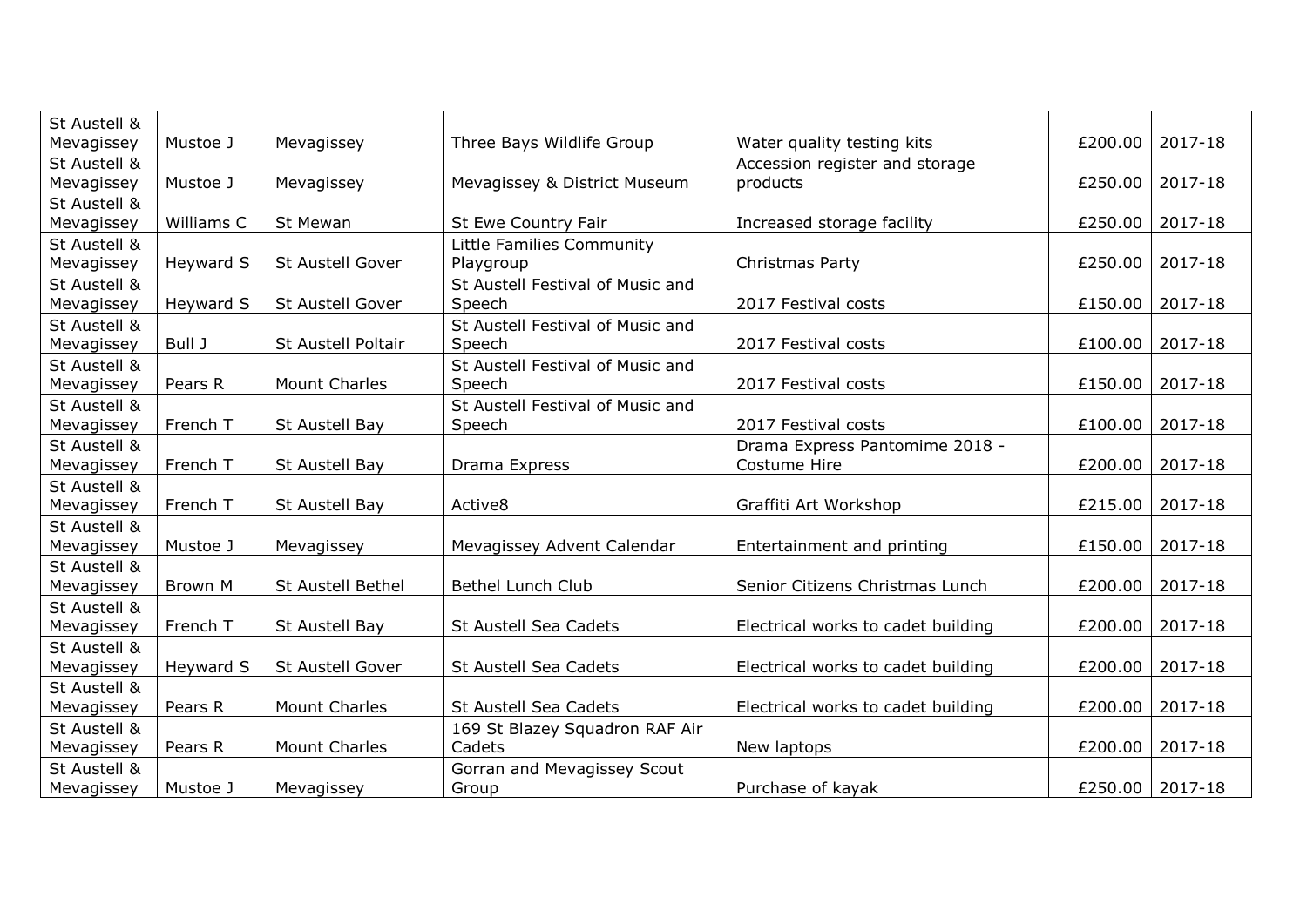| St Austell & |            |                      | Cornwall One Parent Support       |                                     |         |         |
|--------------|------------|----------------------|-----------------------------------|-------------------------------------|---------|---------|
| Mevagissey   | Heyward S  | St Austell Gover     | Group                             | Art sessions and trips              | £270.00 | 2017-18 |
| St Austell & |            |                      |                                   |                                     |         |         |
| Mevagissey   | French T   | St Austell Bay       | St Austell Arts Centre            | Audio Improvement Scheme            | £293.00 | 2017-18 |
| St Austell & |            |                      |                                   |                                     |         |         |
| Mevagissey   | Pears R    | <b>Mount Charles</b> | The Salvation Army                | New tables                          | £200.00 | 2017-18 |
| St Austell & |            |                      | Woodland House Residential        |                                     |         |         |
| Mevagissey   | Pears R    | <b>Mount Charles</b> | Home                              | New standing aid                    | £150.00 | 2017-18 |
| St Austell & |            |                      |                                   |                                     |         |         |
| Mevagissey   | Williams C | St Mewan             | Cornwall Wildlife Trust           | Cornwall Seasearch Dive Programme   | £200.00 | 2017-18 |
| St Austell & |            |                      |                                   |                                     |         |         |
| Mevagissey   | French T   | St Austell Bay       | Cornwall Wildlife Trust           | Cornwall Seasearch Dive Programme   | £100.00 | 2017-18 |
| St Austell & |            |                      |                                   |                                     |         |         |
| Mevagissey   | Bull J     | St Austell Poltair   | Tintagel Orpheus Male Voice Choir | Celtic Spirit of Cornwall           | £50.00  | 2017-18 |
| St Austell & |            |                      |                                   |                                     |         |         |
| Mevagissey   | Bull J     | St Austell Poltair   | Seymour Gospel Hall Youth Group   | Equipment, materials and storage    | £500.00 | 2017-18 |
| St Austell & |            |                      |                                   |                                     |         |         |
| Mevagissey   | Heyward S  | St Austell Gover     | The Bay Workshop                  | Social prescription craft workshops | £300.00 | 2017-18 |
| St Austell & |            |                      |                                   |                                     |         |         |
| Mevagissey   | Bull J     | St Austell Poltair   | Poltair Residents' Association    | Children's Easter Event             | £150.00 | 2017-18 |
| St Austell & |            |                      |                                   |                                     |         |         |
| Mevagissey   | Heyward S  | St Austell Gover     | St Austell Arts Centre            | New external signage                | £273.00 | 2017-18 |
| St Austell & |            |                      |                                   |                                     |         |         |
| Mevagissey   | French T   | St Austell Bay       | St Austell Arts Centre            | New external signage                | £192.00 | 2017-18 |
| St Austell & |            |                      |                                   |                                     |         |         |
| Mevagissey   | Bull J     | St Austell Poltair   | St Austell Arts Centre            | New external signage                | £100.00 | 2017-18 |
| St Austell & |            |                      |                                   |                                     |         |         |
| Mevagissey   | Brown M    | St Austell Bethel    | St Austell Arts Centre            | New external signage                | £150.00 | 2018-18 |
| St Austell & |            |                      |                                   |                                     |         |         |
| Mevagissey   | Pears R    | <b>Mount Charles</b> | St Austell Arts Centre            | New external signage                | £100.00 | 2017-18 |
| St Austell & |            |                      |                                   |                                     |         |         |
| Mevagissey   | Brown M    | St Austell Bethel    | St Austell Memory Café            | Movement to Music Project           | £200.00 | 2017-18 |
| St Austell & |            |                      |                                   | Multi Assessment Clinics Community  |         |         |
| Mevagissey   | Pears R    | <b>Mount Charles</b> | Cornwall Hospice Care             | Hubs                                | £200.00 | 2017-18 |